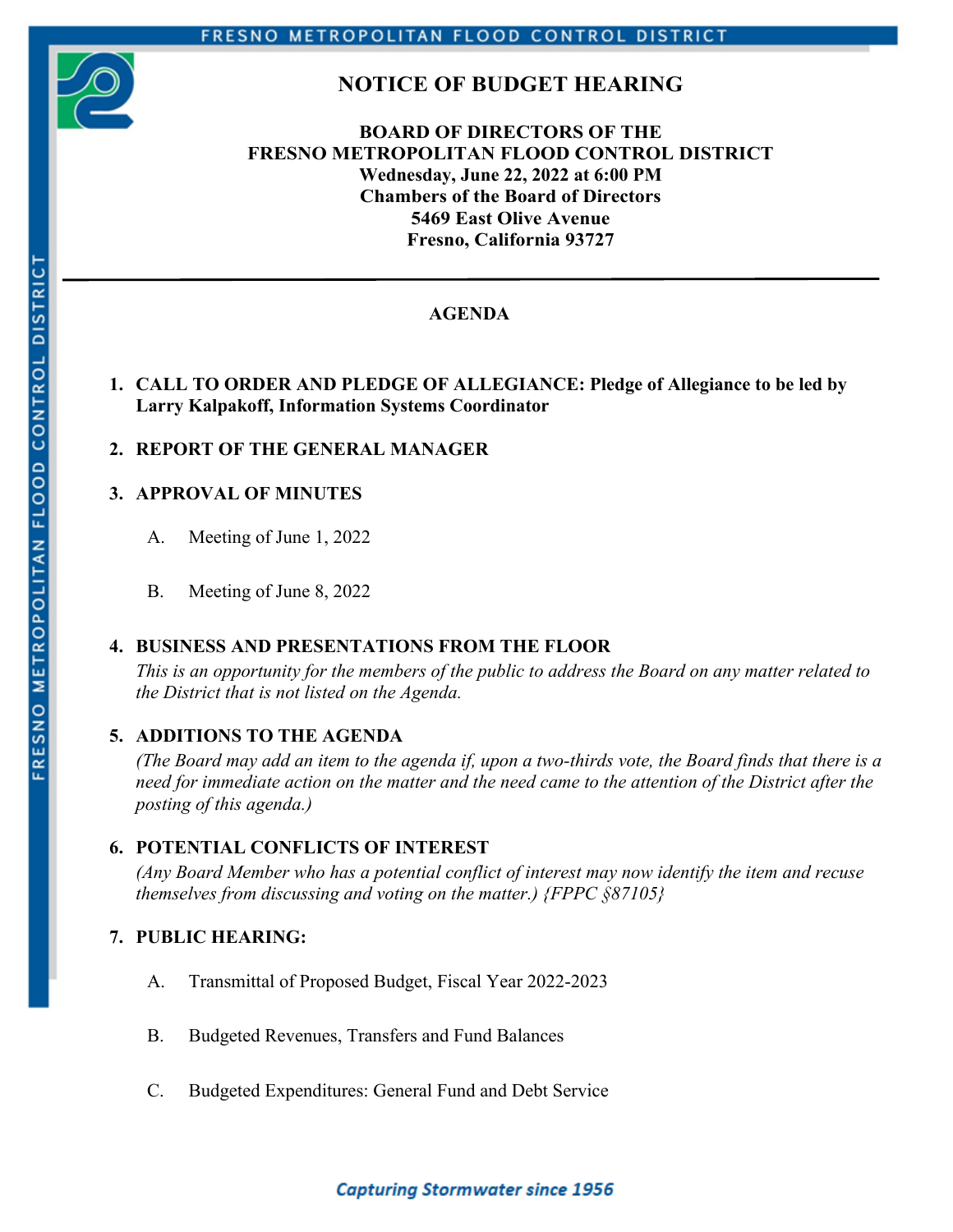#### **NOTICE OF MEETING: June 22, 2022 AGENDA**

- D. Budgeted Expenditures: Capital Projects Fund
- E. Budgeted Expenditures: Adoption of the 2022-2023 Salary Resolution
- F. Assessment Tax Zones of Benefit Boundaries and Levy of Assessment Tax to Fund 2022- 2023 Annual Budget
- G. Adoption of Resolution Determining Prevailing Wages, 2022-2023
- H. Adoption of Resolution Adopting 2022-2023 Budget
- I. Acceptance of Five Year Financial Forecast

### **8. CONSENT CALENDAR**

*(All Consent Calendar items are considered to be routine action items and will be enacted by one motion. There will be no separate discussion of these items unless requested, in which event the item will be removed from the Consent Calendar and considered following approval of the Consent Calendar.)* 

- A. Authorization to Enter into Reimbursement Agreement for Construction of Master Plan Facilities, City of Fresno, Peach Avenue Widening Project, Drainage Area "BE" (Hamilton to Geary) and Adoption of Resolution of Special Transfer of PPDA Funds
- B. Ratification of Expenditures, Report of Fund Balances and Activity, May 2022
- C. Report of Pollutant Discharge Incidents, May 2022

#### **9. REGULAR AGENDA: None Scheduled**

### **10. BOARD REPORTS, WORKSHOPS, CORRESPONDENCE AND REQUESTS FOR FUTURE AGENDA ITEMS**

- A. **BOARD OF DIRECTORS COMMENTS**
- **11. REPORT OF GENERAL COUNSEL**
- **12. CLOSED SESSION: None Scheduled**
- **13. ADJOURNMENT**
- **14. NEXT MEETINGS**